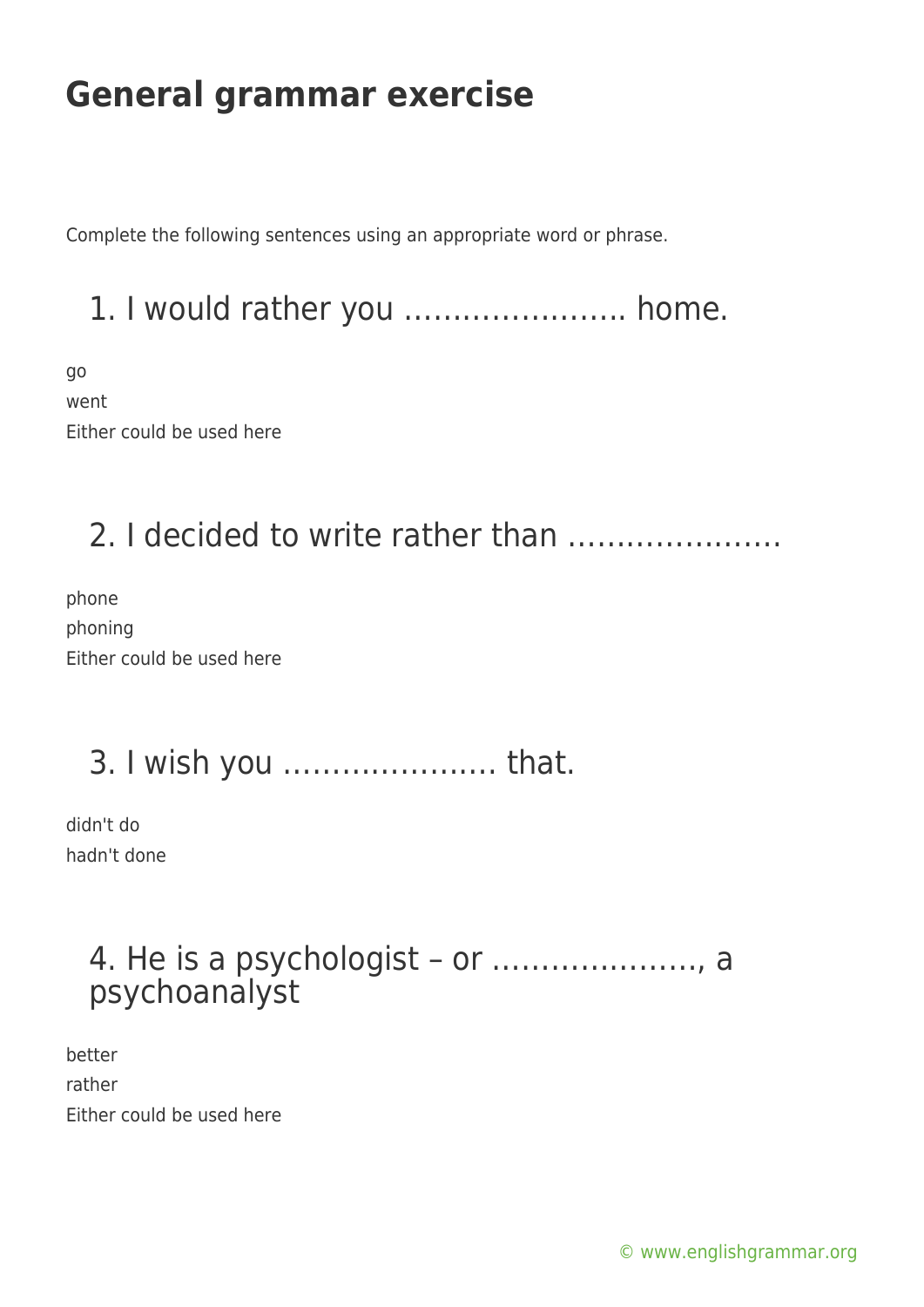# **General grammar exercise**

5. The reason …………………. I came here was to be with my family.

that why Either could be used here

6. I cut …………………. shaving this morning.

me myself

### 7. Let's have a party, …………………?

let we shall we could we

> 8. She wondered why ………………… wearing a coat.

wasn't he he wasn't

[© www.englishgrammar.org](https://www.englishgrammar.org/)